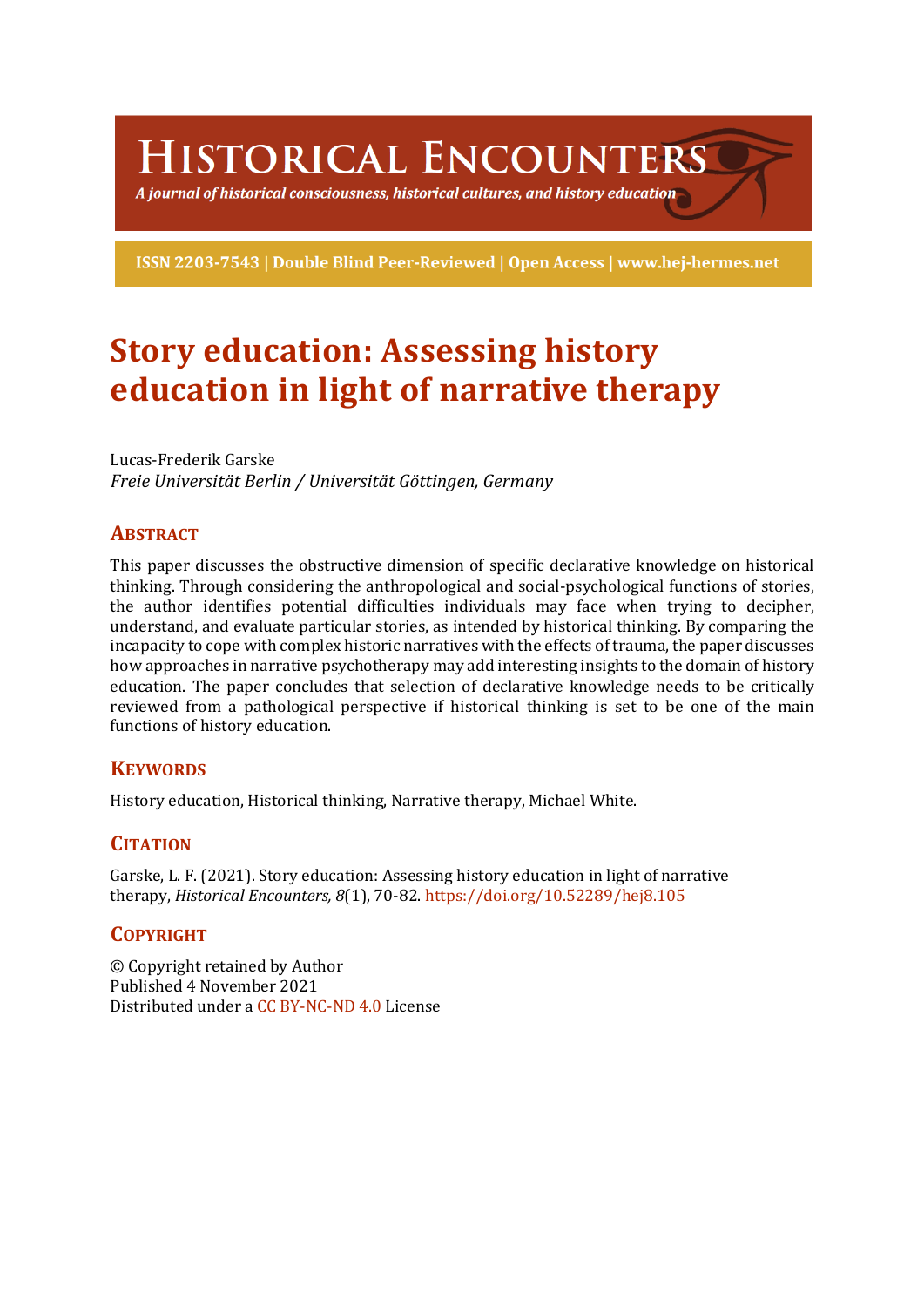#### **Teaching stories:** *Conflicting ambitions*

In his pioneering work on historical thinking, Sam Wineburg described traditional history instruction as a form of information dissemination: "Students might master an agreed-upon narrative, but they lacked any way of evaluating it, of deciding whether it, or any other narrative, was compelling or true" (Wineburg, 2001, p. 41). By comparison, modern history instruction focuses on the form of knowledge where students are encouraged to think like a historian; that is, to learn a set of skills which allow them to reason and reflect upon stories of past events, the historiographical process, and its methodology (Wineburg, 2001; Levesque, 2009; Seixas & Morton 2013, Seixas 2017). There is a long-standing consensus between historians and educators that instruction in these skills should go hand in hand with the instruction of declarative knowledge about the past, the res gestae, and correspondent conceptualizations (Lee, 1983; Brophy & VanSledright, 1997; Counsell, 2000; Wineburg, 2001; Barton & Levstik, 2008; Carretero, et al., 2013; Hasberg, 2013). Studies have repeatedly shown, however, that despite efforts to teach historical thinking, students have difficulty understanding the constructivist notion of history (Martens, 2009; Schönemann, et. al., 2011). There is also some indication that the conveyance of declarative knowledge obstructs the formation of a constructivist perspective on history (Hammack 2011; Carretero, et al., 2012). This raises questions about the persistence of traditional instruction and calls for a deeper look into the functionality of stories about the past in order to identify the challenges that still exist with teaching and learning historical thinking.

In the first part of the paper, I elaborate on the objectifying power of (hi)stories and discuss how the inability to self-reliantly reflect on a given story of the past marks a pathological dimension of narratives. In the second part of the paper, I explore potential challenges to thinking critically about complex and unrelated stories and compare these challenges to similar problems in narrative psychotherapy. Finally, I explain how the theoretical approach of narrative therapy provides insights to assess the performance of history education on a programmatic level.

#### **Enchanting:** *A story about the power of narration*

Stories are ubiquitous and concern all forms of human communication, as Barthes (1975) has famously pointed out. It comes as no surprise, that there is a diverse academic interest in stories and their potential to shape social structures. Particularly in the context of prose, the relation to power often comes across as a feature rather than a problem. In these cases, the *power* (Forna 2017; Sanders 1997) or even "magic of stories" (Strong & North, 1996) serves as a means of empowerment. A graphical example is Emily Dickinson's poem "There is no frigate like a book", in which Dickinson describes stories as vehicles "[t]o take us lands away" (Dickinson, 1998, pp. 1116). Demanding appeals such as "go, get lost in a novel" (Gottschall, 2012, p. 199) rely on this romantic ideal of literature as a medium to extend the horizon of experience. Likewise, using the metaphor of traveling, social psychology describes losing oneself in symbolic contexts as transportation, where the *traveller*

> (...) goes some distance from his or her world of origin which makes some aspects of the world of origin inaccessible and returns to the world of origin, somewhat changed by the journey. (Gerrig, 1993, pp. 10-11)

Stories are significant tools that shape realities. Phenomena such as the hype of long-awaited sequels or *binge-watching*, graphically demonstrate the power which dwells within, or becomes expressed by, stories. These metaphors of physical force bluntly express how fiction and fact interrelate: stories can enchant us, captivate us, and eventually, as Dickinson writes, carry us away. They do not just represent a different world into which we dive, but also sites where we  $$ intentionally or unintentionally - lose control.

A mystery tour without control of the vehicle as in Dickinson's poem may encourage both escapist joy and existential fear. Thus, let us take a close look at the specific circumstances under which transportation takes place, to assess the ramifications of getting lost in a story.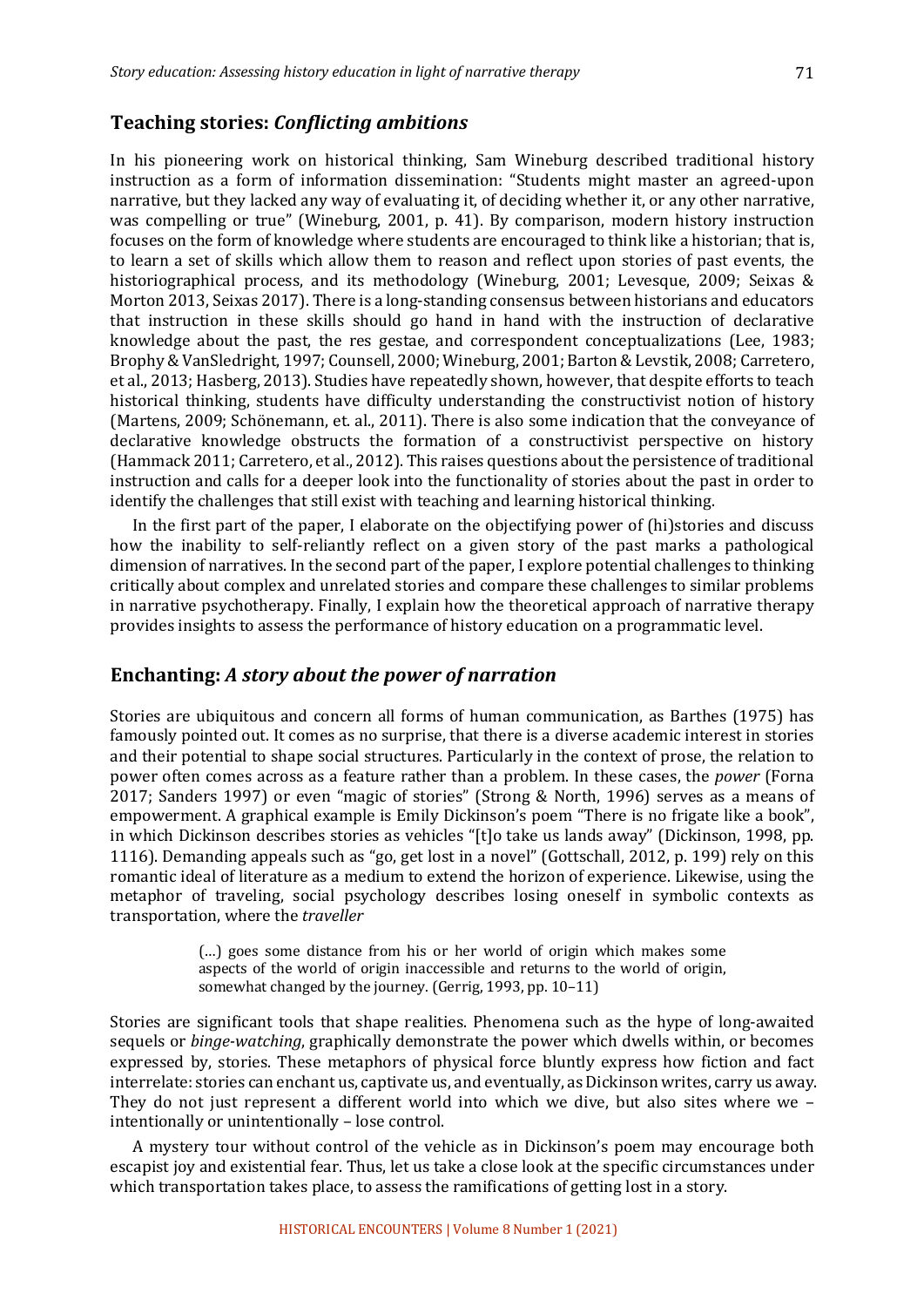Humans feel emotions when reading, listening, or watching a story, even if they do not consider the presentation to be factual (Gerrig, 1993). This emotional reaction demonstrates the close connection between fiction and physical experience. Different studies attest that the process of transportation comes with a loss of time-awareness as well as a loss of awareness of the surrounding world in general (Green & Brock, 2000; Jennet, et al., 2008). The more we devote ourselves to a specific story, the more we lose the awareness of its aesthetic form – and vice versa. (Gerrig, 1993; Appell & Richter, 2007)

Given that traditional philosophy of consciousness dropped the subject-object-relation over the course of the linguistic turn (Bachmann-Medick, 2006), we can apply these findings to histories – stories which are considered to represent the past. Humanists commonly accept the idea of a socially constructed reality that is independent of our own volition, an acceptance addressed in the publication of Berger and Luckmann (1967). From this perspective, human reality only exists as a symbolic form, as an apparent or virtual reality (Nusselder, 2014).

Still, we do not need to reject the distinction between reality and virtuality entirely. Instead, we can analytically distinguish the way subjects relate to narratives of considered facts: The more a subject is capable and willing to reflect upon the aesthetic form of the narrative, the less  $(s)$ he is prone to get lost in it. Once a subject is unable or unwilling to consider the aesthetic form, (s)he follows the narrative without taking note of the form. Mieke Bal explains this effect by the example of Scheherazade, who entraps the Persian king in an endless fairy tale to prevent him from killing her. Tangled up in Scheherazade's stories, the emperor forgets his original intentions and eventually discards the idea to kill her entirely (Bal, 2009). Interestingly, the same loss of context pertains to us - likewise listeners of Scheherazade - who tend to remember the story of Aladdin, Sindbad or Ali Baba but rarely the plot of the actual story – the fairy tale of One Thousand and One Nights, a story about the power of narration.

We can assume that the enchanting power of narration relies not only on the will of the reader/listener, but also on the complexity of the aesthetic form (Neitzel & Nohr, 2006). The potential of stories to influence behaviour calls for a deeper look at the pragmatism of storytelling. A side glance to anthropology indicates that the human interest in stories may be a result of a compensatory function. As neuropsychologists argue, humans experience a fundamental struggle for orientation and use stories to provide coherence in hindsight (Grawe, 2004). In this sense, Hans Blumenberg asserts that humans narrate stories as a matter of diversion  $-$  to amuse ("Zeitvertreib") or to divert from existential fear ("Vertreibung von Furcht") (Blumenberg, 2011, pp. 40–41).

We can often observe this kind of escapism in the way small children interact with narrations: on the one hand they have an ability to hear and read stories over and over again and to identify even small deviations; on the other hand they are often unable to deal with open story ends and have the impetus to complete them, sometimes with highly creative plots. We can think of this *luxuriant imagination* as a tool to deal with the absence of sense (Nusselder, 2014), a means of defence in a struggle of self-affirmation or, as Sendak puts it, a "struggle to make themselves King of All Wild Things" (Cott, 1976). This anthropological effect has been described by sociologist Erich Fromm in the context of educational theory: During the process of individuation the subject is faced with the scary responsibility to orientate and find confidence (Fromm, 1941). As Fromm writes, the perceived inability to create coherence on its own leads the subject to an escape towards conformity and authority  $-$  (s)he becomes the object of the story.

This idea reveals both the political dimension of narratives (Gadinger, et al., 2014) and the parallels to psychotraumatic effects where individuals turn "into symptoms of a story, which they are unable to retain" (Caruth, 2000, p. 86). Harald Weilnböck, who explored the narratological dimension of trauma, stressed that the forced confrontation with the incomprehensible and ungraspable  $-$  that which cannot be couched in understandable terms  $-$  leads to a substantial discontinuity of a previously coherent narrative identity and turns into a trauma that is the "presence of an uncompleted narrative process gone astray" (Weilnböck, 2005, p. 2). Healing the trauma is therefore technically a literacy skill that allows the subject to turn from object to author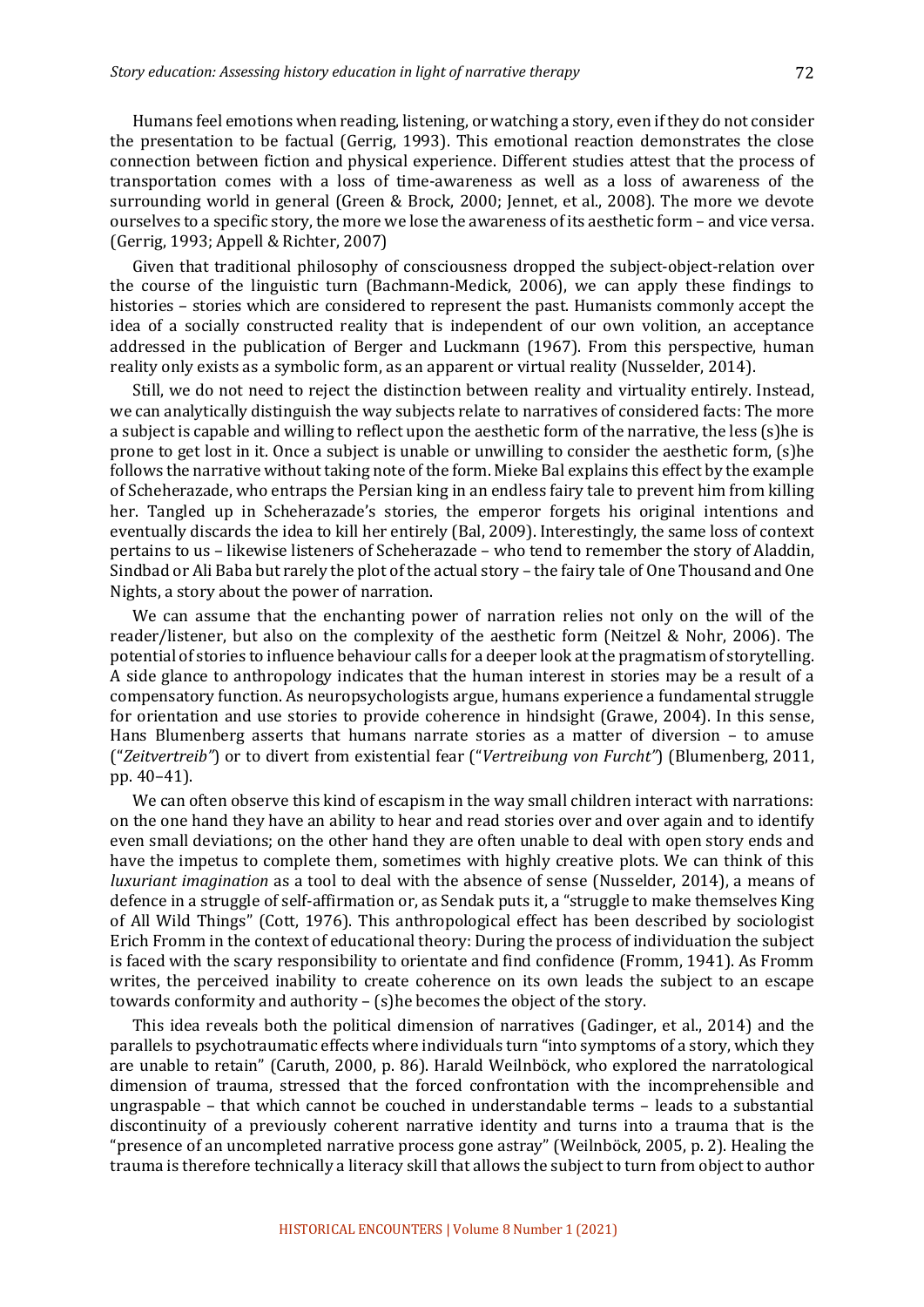### **Traumatizing: The pathological dimension of histories in educational** *contexts*

Of course, we must not equate any incapacity to create senseful historic narratives with specific forms of traumatization. Still, we can use the political or even pathological perspective to critically review narration. As Frank Ankersmit writes, "there is an indissoluble link between history and the miseries and the horrors of the past" because history results from a "kind of traumatic collective experience" (Ankersmit, 2002, p. 76). From Ankersmit's view, historical narrations show past reality as a steady development traversed by grief and relief, of action and reaction. The narration of traumatic events in social contexts are specific to the traumatic event, yet the retelling itself can lead to secondary traumatization.

At least in the German context, the concept of *trauma* was widely adopted in the humanities, particularly around the millennium in several publications (Bronfen, et al., 1999; Rüsen, & Straub, 1998; Baer, 2000). Authors such as Aleida Assmann (1999), Manfred Weinberg (1999) and Michael Roth (1998) appraised the preservative function of traumas as a vital or stabilizing (Assmann, 1999) function and show a genuine interest to prove the "incurability" (Weinberg, 1999). 

From this stance, authors such as Roth  $(1998, p. 173)$  assess the narrative reproduction of traumatic events as a potential "to write against oblivion", even though the desired effect clearly represents a form of secondary traumatization. Contrary to psychoanalytical approaches, which are more interested in reconciling, Roth's perspective asserts that the imminent threat does not emanate from the trauma itself, but from the narration which ultimately leads to recovery and integration into everyday discourse  $(Roth, 1998, p. 172)$ . In this light commemorative storytelling appears as some sort of *trauma management* that does not intend to question the particular meaning given by the narrative, but to conserve the trauma. This highlights the ambivalent function of stories as vehicles of submission as well as tools to structure and organize meaning. Moreover, it questions the reasoning when bringing up certain stories in educational contexts.

In history education the need for orientation has occasionally been considered an argument for the primacy of content conveyance over the conveyance of skills (Garske, 2017a). Among many scholars there is a declared, yet rarely proven consensus that students have a kind of innate interest in history (Borries, 2001). Some historians such as Buck have gone so far as to claim that students are "no young historians and certainly no researchers", who first and foremost look for orientation in the present (Buck, 2005, p. 7), prioritize knowing who they are and where they come from. From this point of view, historical thinking is possible only after students possess a solid basic knowledge of certain stories.

Empirical studies such as the work of Matthias Martens (2009) appear to support the thesis that the vast majority of students are over-challenged with the scientific notion of *history* as a construct. Instead of conceiving this problem as a lack of basic knowledge, however, we should focus on the lack of methodological practice in history education. Much in this sense, Martens calls for "an explicit conveyance of basic epistemological correlations" and a "more intensive and critical engagement with representations and interpretations of history" (Martens, 2009, pp. 338-339). Similarly, Wineburg has shown that students repeatedly failed to distinguish source documents from secondary information, which he interprets as a lack of education on the production of stories (cf. Leinhardt & Ravi, 2008).

Yet, the problem could be even more deeply rooted in the act of selecting the material itself, the introduction of previously unrelated stories in the classroom provides coherence and orientation in relation to a specific discourse of society. It also restricts the questions that students can, should, and have to be asked, as well as the scope of answers. Borries (2001) has pointed out that the assumption of a genuine interest in history among secondary students strikingly lacks an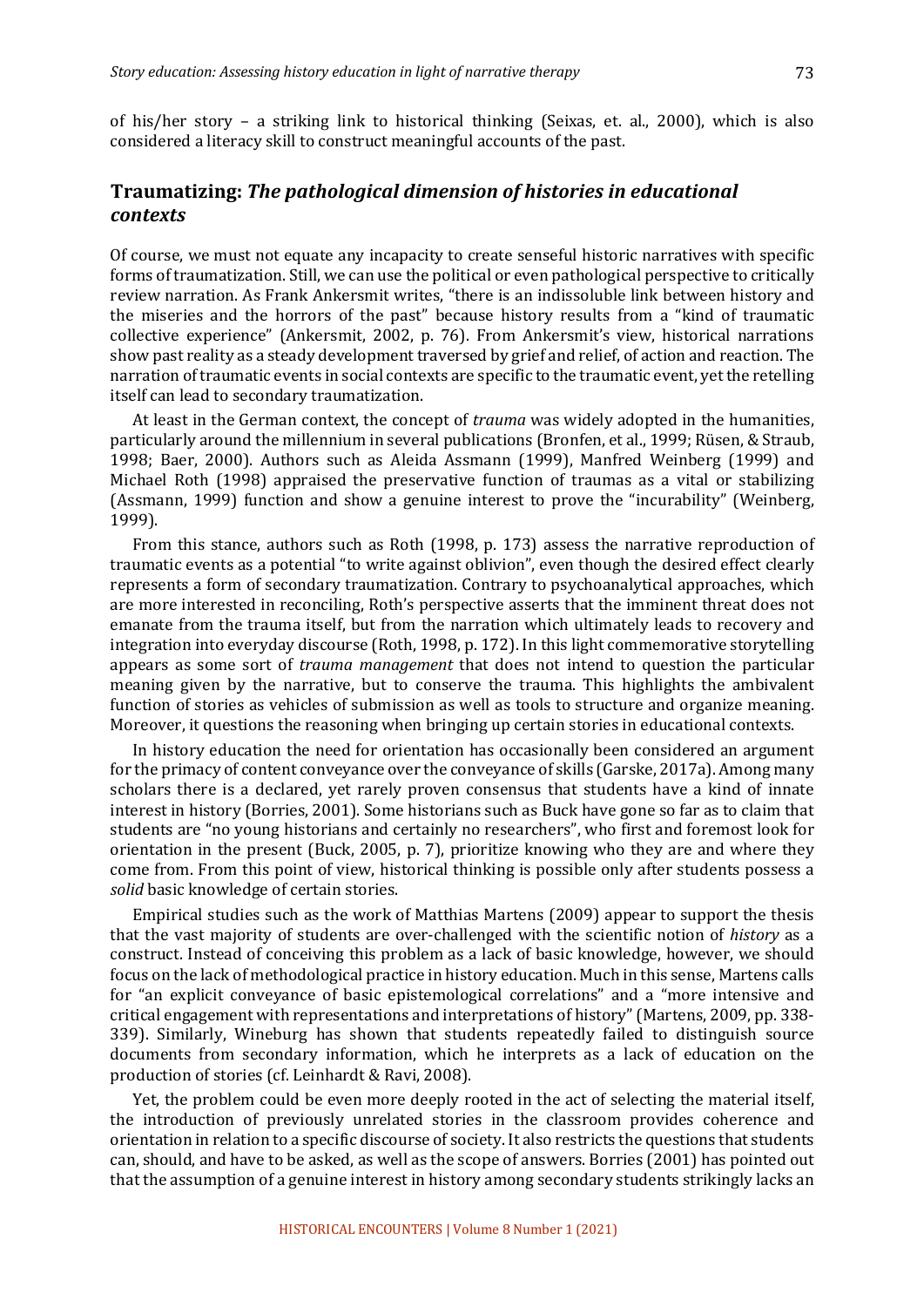empirical basis – at least with regard to unrelated subject matter. Quite the contrary, he states that interest in content that is "imposed" upon students is an illusion, and as such is counterproductive for historical learning.

The lacking ability to relate to declarative knowledge, as predefined by history curricula, limits the scope of proficient interaction: educational media such as textbooks as well as instructors, often provide students with abbreviated or even summarized historiographic narratives, thereby supposedly compensating for the lack of relation between specialist knowledge and learning subjects. These *assisting narratives* to complex narrations of the past (Garske, 2015) put things into place: *source material* is processedin a way that students are *able to understand*. Layout and illustration in textbooks suggest a certain reading and an authored (hi)storyline eliminates metadiscourse (Wineburg, 2001). Critical discussions on source material are introduced, for example, by juxtaposing contradicting historical statements or highlighting relevant aspects.

In summary, it seems likely that specialist narratives which students are unable to understand either cause them to reject the information or to cultivate subjection to the story. Both outcomes obstruct the process of learning how to think historically. It also suggests that rather than increasing the ability to think historically, assisting narratives to complex narrations of the past potentially facilitate escapist behaviour and the cluster of symptoms which keep people from coming to terms with traumatic events. Given this connection, I will next examine approaches in narrative therapy and discuss how they may give us ways to reckon with the enchanting dimension of stories.

#### **Breaking the spell: Re-authoring history**

Academic discussions of the relationship between therapy and education can be traced back to the 1980s and have repeatedly led to disputes about the conceptual distinction and parallels (Ludewig, 1987; Böhm, 1997). Proponents of linking educational and therapeutical research predominantly originated in modern counselling approaches, such as art and narrative therapy (Hörmann, 1988; Schön, 1989; Hyland, 2011). In the following section I will stress the similar intentions of education and therapy to empower individuals to deal with uncertainty and contingency. In this context, the crucial challenge of teaching how to think historically appears to lie in the (in)ability of students to deal with narratives they are unfamiliar with. Given the tradition to predefine a set of stories in school curricula, history educators cannot easily focus on skill-based learning and thereby freely select stories that fit the students' needs.

As Fromm asserts, it is not the task of education to overcome the fear [of contingency], but to teach how to *come to terms* with it by strengthening the ability of the individual to face his/her fears and to prepare for the existential challenge (cf. Berg-Wenzel, 1987). In the 1980s several works in the field of history education applied psychoanalysis and the relevance of emotional conditions to history education (cf. Schulz-Hageleit 1982; Knigge 1988). The discussion of counselling approaches in this context is, however, fairly uncommon. Given the diversity of therapeutic approaches, I relate therapy and education as general heuristic and focus on narrative approaches in systemic therapy.

Narrative therapy, a postmodern counselling method, influenced by the work of Ervin Goffman and Clifford Geertz and strongly related to the work of Michael White and David Epston (White & Epston, 1989; White, 1995; 2007; Tarragona 2008), focuses on the relationship between narrative practice and the opening up of *identity conclusions*. White assumes that identity conclusions developed in the course of trauma are compromised by the status of truth assigned to them due to the subject's inability to challenge the narrative (White, 2001) These stories, which White – following Geertz – refers to as *thin conclusions*, "contribute to a strong sense of one's life being held in suspense" (White, 2001, p. 3). White and Epston (1989) believe that the *suspension* of the affected individuals traces back to their inability to make sense of traumatic events on their own, which is why they fall into *thin conclusions*, causing them to accept their own trauma narrative as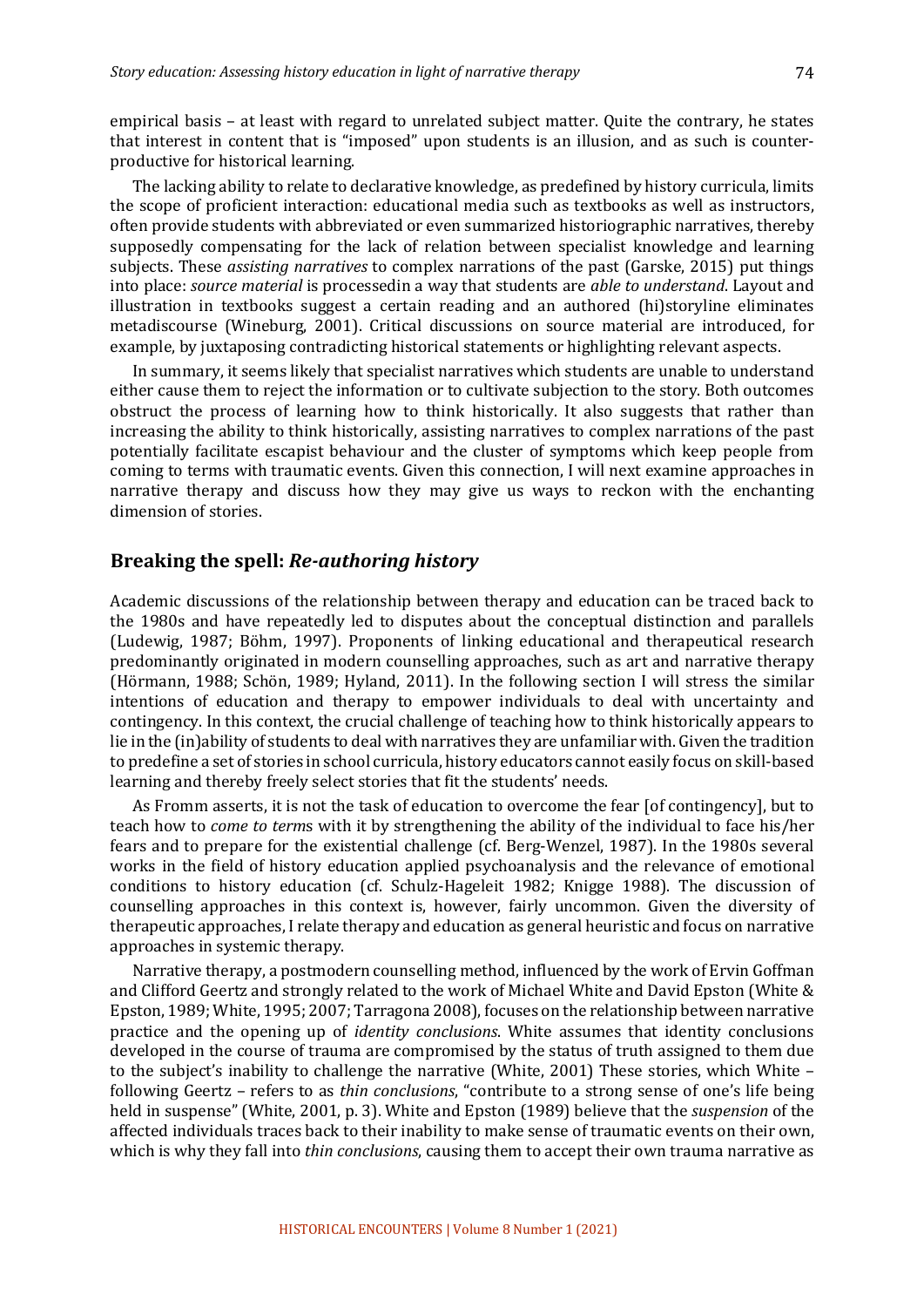genuine and immutable and – as described above – eventually become the symptom or object of the narrative.

Since the contradictions and restrictions of these *thin conclusions* are subconscious and not directly accessible to the affected person, White (2001) proposes a narrative externalisation of the conclusions. This way clients may deal with them as symbolic  $-$  thus observable  $-$  artefacts and identify subtle cracks and fault lines, instead of treating them as incontestable. This process ideally initiates a transition from the passive *listening* to thin conclusions to the authoring of thick descriptions. White refers to this process as "re-authoring" (White, 2001, p. 5).

White  $(2001)$  points out that it is a common misunderstanding to conceive of thick descriptions as more correct, authentic, or intrinsic accounts. Quite the contrary, he stresses that the reification of narratives entails substantial risks for the counselling process. *First* and foremost, naturalistic representations lead to the reproduction of a holistic perspective on the world. *Second*, this kind of essentialist thinking contributes to the objectification of narratives, causing pathological effects. *Third,* and related to that, essentialist thinking marginalises otherness and reduces curiosity for alternative perspectives (White, 2001).

Although it may seem reasonable to provide people who are unable to create coherence with a professionally adjusted thick description, White (2001) cautions that this will not increase the independence of the client but rather contribute to a life lived thinly. Meanwhile, re-authoring does not lead to a random narrative: it aims at uncovering selectiveness and construction of (common) sense. By doing so, new possibilities arise to redefine and dispute meaning in conversation with others. The therapy does not intend to cast out the *irrational* or contradictory elements that may arise, but to empower clients to self-reliantly make sense of them and by so doing, thwart their dominating presence (White, 2001).

Here, we need to consider a crucial difference between therapy and education: the former concerns the narrative identity of the client, whereas in educational contexts we deal with an identity constructed meta-historically by the curriculum. Nonetheless, the comparison indicates that when students confront stories which they are unable to make sense of, their capacity to *do history* independently declines. It also provides us with some clues about how the educational setting could be improved. White's counselling approach is particularly fruitful when creating a productive relationship between declarative and strategic knowledge (Garske, 2017a) and the role of the instructor:

*First*, White asserts the legitimacy of declarative knowledge in the counselling process. Narrative therapy is not interested in deconstructing or negating facts. However, the method also does not seek to correct *wrong* accounts. Instead, it starts with the externalized conceptual knowledge of the client. By working with the knowledge of the client, the method aims at empowering him/her to re-author narratives which have been accepted only because of a lack of alternatives. *Second*, during the therapeutic process the client is encouraged to develop narratives, in which  $(s)$ he may come to terms with events of the past, but also to build a recognition of the mutability of narratives (White, 1990). This way, the therapy prevents the client working with merely *better* knowledge in the end (White, 1990). *Third*, critical and meaningful events are not introduced by, but developed in dialogue with the counsellor, whose activity is strictly guided by the interest in the client developing an independent stance. *Finally and ideally*, the therapy does not only teach clients a strategy to re-author stories about a specific critical event, but also conveys general skills how to approach and avoid thin conclusions. At the end of a successful therapy the individual will have internalised the methodological approach and is able to apply it to other occasions. 

In narrative therapy, declarative knowledge remains important, however  $-$  unlike history education that is based on a curriculum of pre-selected historical narratives – not as a representation of truth, but as a narrative artifact. Students may have a innate interest in history based on their own incapacity of developing a narrative of who they are. The pre-selection of narratives, however, does not address this interest. It is rather a by-product of society's interest in enabling students to participate in (a particular) society. While in the corpus of pre-selected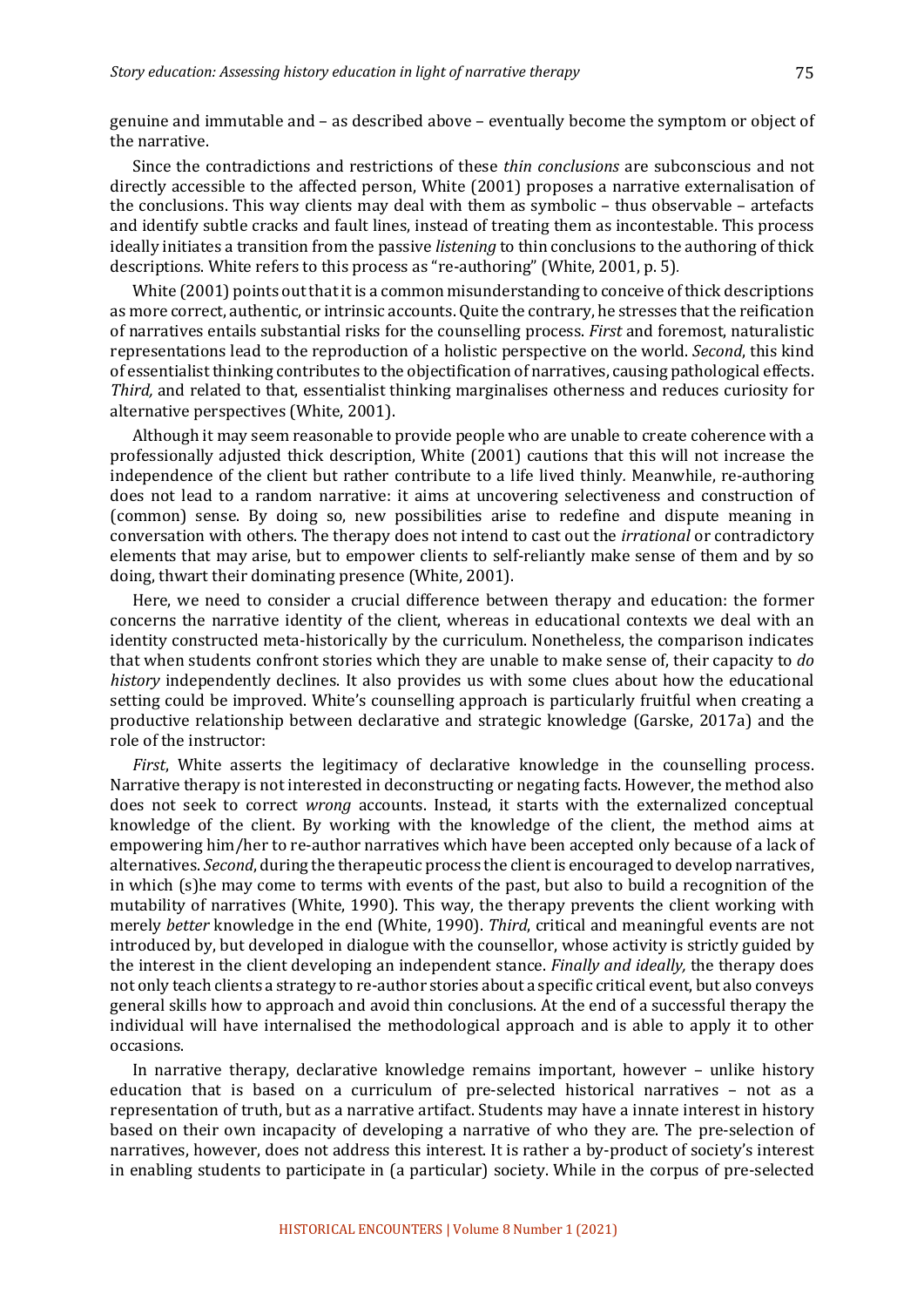narratives there is, of course, plenty of material that might be used to empower students to think historically, the primal principle of selection is rather a measure of obstruction. So, why don't we just discard pre-selected narratives from the curriculum and give educators the necessary leeway to teach students how to think historically with whatever historical account that fits the need?

It is a quite common defence to insist on the need for declarative knowledge whenever there is a call to foster strategic skills to deal with narrations of the past (Garske, 2017a). There is no question that from an abstract perspective, historical learning is impossible without historical accounts. As I have noted elsewhere, we must not confuse the necessity of historical accounts in class with the master narratives that are commonly demanded by school curricula (Garske, 2017b, pp. 127–129). In fact, these narratives are in many cases overly complex and usually only accessible courtesy of context narratives, as I have argued above. Other narratives are more prolific when it comes to the above-mentioned learning objectives: Students do not join classrooms as *blank slates*, they already know and reproduce historical narrations, regardless of whether we consider these narrations to be *correct* or *plausible*. They ask questions about their lives and why events developed in a specific manner. These narratives provide links to subsequent stories of personal interest – rich material to practice historical thinking (Mandell & Malone, 2008). 

A direct relation to personal experience and interest allows students to engage with the material independently instead of being reliant on context or master narratives. They can reauthor stories as experts. Instead of merely simulating the process of making sense of the past (see, for example, Garske 2017b, p. 128), they can create expert narratives themselves and work through the challenges of creating a commonly accepted story of reality. As students create stories, question sources and wrestle with what to omit or feature in a story (Garske & Müller, 2014), they produce what White (2001) refers to as externalization: an artifact that allows for a better understanding of how we construct meaning and  $-$  by doing so  $-$  not only improve their skills in writing history but also in assessing the historical constructions of others.

A counsellor, a teacher, or more generally, the educational medium, ceases to manage specialist knowledge when students produce their own stories. The teacher becomes a moderator or coach who provides students with the necessary space and tools to work on stories. They are also an observer who anticipates the sensitivities of students when dealing with meaningful stories. For instance, educational media may use individual externalizations of collective experiences such as school trips or dramatic events to demonstrate, discuss, and analyse processes of inclusion and exclusion, as well as of judgement and attribution. As Holt and Wolf (1995) put it, students' misconceptions of history must be explored, not ignored  $-$  not just in academia, but  $-$  more importantly – in the classroom. We need students to become journalists and historiographers first and foremost, to enable them to fill in the gaps in the curriculum and the narratives that societies constantly develop of themselves.

Re-authoring does not have to rely only on personal experience. The limitations that come with the acquisition of knowledge can also be addressed by any historical account that is meaningful to students (Garske 2017a). Beginning with students' questions and the urge to *explain* present conditions, narratives that exist in society may give more than plain answers but also generate more questions about the meaning and relevance of certain stories. This approach to history education is challenging, because while the demand for knowledge acquisition is rather low, both educators and students, must reflect upon stories that affect them in a personal way. Particularly for educators this involves the need to handle sensitivities that may emerge in the process of researching and writing self-authored stories.

#### **Résumé.** *Re-authoring as Didactic Strategy in History Education*

In this paper, I highlighted the objectifying power of stories and how the inability to approach stories effectively can be problematic, particularly when it comes to educational contexts. I argued that it becomes increasingly difficult for readers and/or listeners to reflect competently upon a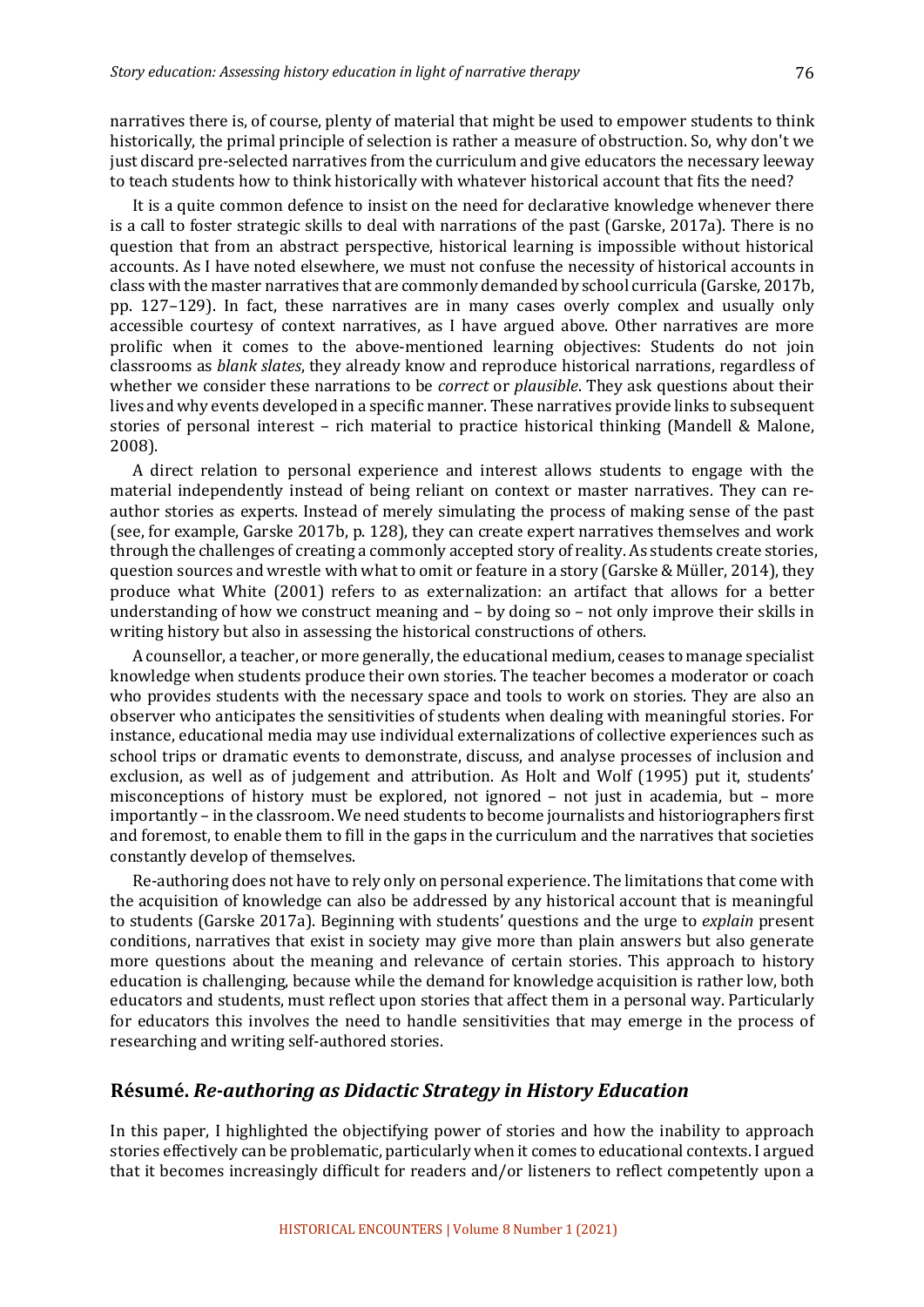story the less able they are to conceive its aesthetic form. This can easily be the case with historical narratives, which often come across as the distillate of the past, formed by expert knowledge.

I compared these circumstances to trauma narratives, where the affected person turns into the symptom/object of the story. Being prompted yet unable to evaluate and construct narratives of past events, individuals become dependent on assisting narratives and  $-$  by doing so  $-$  cultivate the idea of their own incapacity to make sense on their own. As with history, the reliance on a certain narrative in a trauma situation causes the experience of the narrative to be genuine or objective. The paper argued that this problem poses a threat to the educational mandate since it leads to authoritative narratives rather than critical thinking.

The success of a therapy highly depends on the gravity/complexity of the trauma narrative. It is not at all uncommon that therapies fail, independent of the commitment of both counsellor and client. Likewise, I have suggested that the failure of many students in learning how to think historically is the fault of neither the student nor the teacher, but originates to a large part in the narratives they have to deal with. In this sense, the use of highly abstracted expert narratives as the basis for learning historical thinking seems unreasonable. In the past decades several models to evaluate the acquisition of competences in history education have been proposed (see, for example, Barricelli, Gautschi, & Körber, 2012, in the German context). We should not only use these models to evaluate the performance of students in class, but also to question the particular use of declarative knowledge.

In this paper, I discussed the systemic implications of using declarative knowledge that students cannot necessarily grasp. While many scholars and educators discuss the viability of competence-oriented approaches in opposition to approaches that focus on declarative or substantial historical knowledge, the approach chosen in this article suggests that there is no substantial conflict between both forms of knowledge: the actual conflict rests in the quality of the declarative knowledge and its particular suitability for students, a quality measured by the ability to exercise the required competence.

Of course, the need to focus on students when developing teaching concepts is not at all a new finding, but rather a pedagogical consensus that has roots in the educational reforms of the 20th century. *Schülerorientierung* [student-oriented pedagogy], understood as an approach that considers the interests, needs and suppositions of students (i.e. Dehne 2006, p. 159), is a broadly accepted theoretical principle – but how does this principle fit with the preselection of historical narratives? 

The occasional failure of competence-oriented approaches is not a matter of their sophisticated nature, the lack of substantial knowledge or the mental capacity of students. We could argue that *Schulerorientierung* tends to fail whenever it cannot be applied effectively. Educators would need to give up on the prescribed narratives and select declarative knowledge based exclusively on students' interests, needs and beliefs.

Theory aside, can we expect a turn toward student-oriented skills instruction to become a reality? Is this not just scientific discourse far removed from practical requirements? Public response to approaches that critically review or attempt to change content-dominated curricula suggest that there are strong proponents for a subject that focuses on tradition and values (compare Garske, 2017b; Demantowsky, 2016). The subjection to a certain narrative also has a political dimension as it fosters the weaving of strong social fabric. This has been and can be the purpose of education - we cannot measure the purpose scientifically, for it is a political decision. However, we can assert, based on the reasoning of this paper, that the idea of reconciling the teaching of historical thinking with the preselection of historical material is problematic at best and compromising at worst.

If we assume a fundamental conflict between the approaches - teaching historical thinking and selecting narratives as required by society – educational reforms that try to reconcile these two approaches will fail at a certain level. Instead, we need to consider these as two different subjects: history education and story education. A subject that selects declarative knowledge because of its value and relevance to society on the one hand, and on the other hand a subject that selects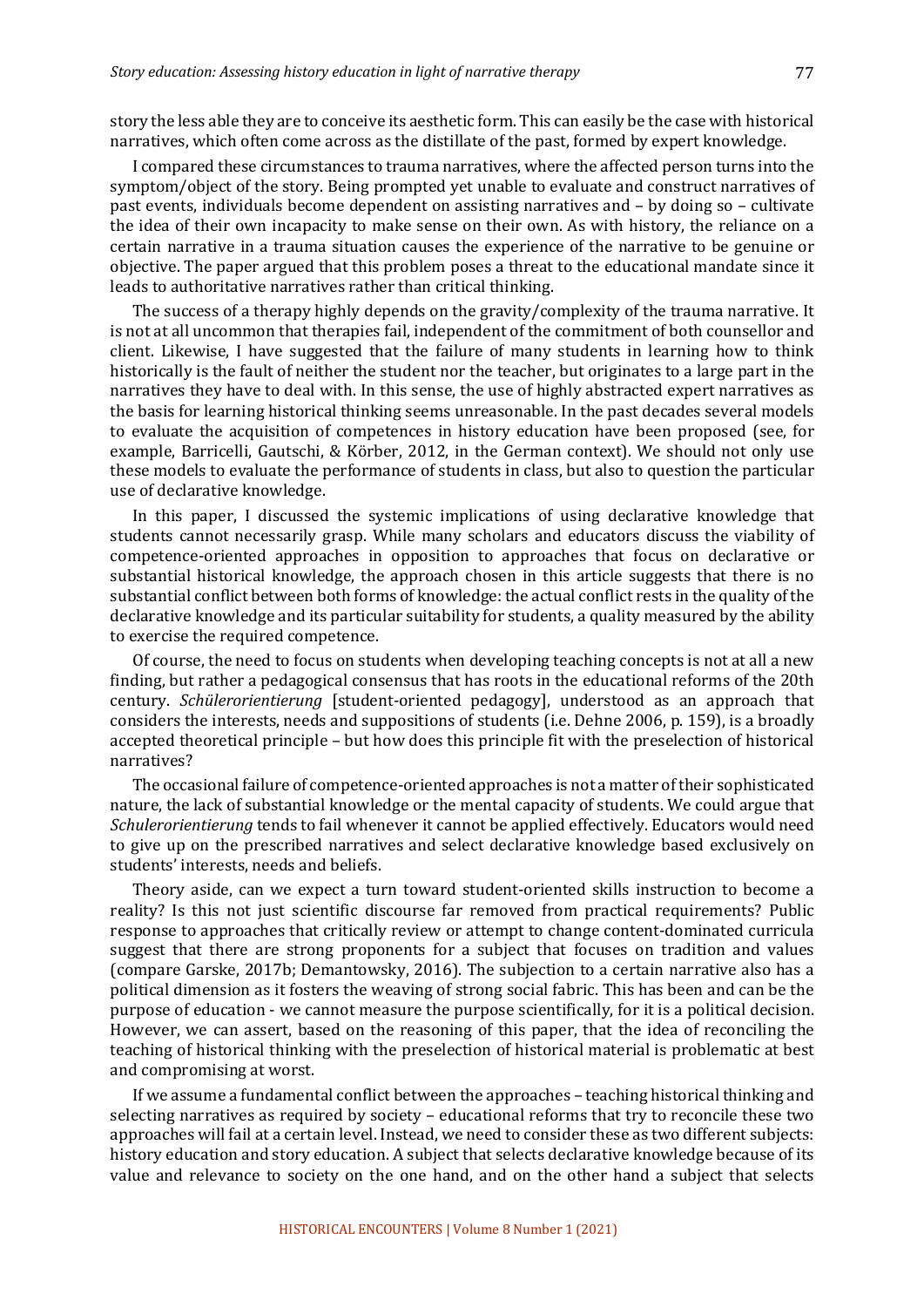declarative knowledge because of its potential to develop narrative and analytical abilities as well as critical media literacy.

It may not (yet) be the time for a radical change in hi/story education, but it is well the time to sound out in what way the method of selecting historical narratives contributes to the failure or success of competences that we intend students to develop.

# **References**

- Ankersmit, F. R. (2002). Trauma and suffering.: A forgotten source of Western historical consciousness. In J. Rüsen (Ed.), *Western historical thinking: An intercultural debate* (pp. 72– 84). New York: Berghahn Books.
- Appel, M., Richter, T. (2007). Persuasive effects of fictional narratives increase over time. *Media Psychology 10 (1),* 113–134.
- Assmann, A. (1999). Teil I. In A. Assmann & U. Frevert (Eds.), *Geschichtsvergessenheit* -Geschichtsversessenheit: Vom Umgang mit deutschen Vergangenheiten nach 1945 (pp. 19– 150). Stuttgart: DVA.
- Bachmann-Medick, D. (2006). Cultural turns: Neuorientierungen in den Kulturwissenschaften. In D. Bachmann-Medick (Ed.), *Cultural turns: Neuorientierungen in den Kulturwissenschaften* (pp. 7-57). Reinbek: Rowohlt Taschenbuch Verlag.
- Bal, M. (1997). *Narratology: Introduction to the theory of narrative* (2nd ed). Toronto, Buffalo: University of Toronto Press.
- Barricelli, M., Gautschi, P., & Körber, A. (2012). Historische Kompetenzen und Kompetenzmodelle. In M. Barricelli & M. Lücke (Eds.), *Wochenschau Geschichte. Handbuch praxis des Geschichtsunterrichts* (pp. 207–235). Schwalbach/Ts.: Wochenschau-Verl.
- Barton, K. C., & Levstik, L. S. (2004). *Teaching history for the common good*. Mahwah, N.J.: Lawrence Erlbaum Associates.
- Berger, P. L., & Luckmann, T. (1967). *The social construction of reality: A treatise in the sociology* of knowledge. London: Allen Lane.
- Blumenberg, H. (2011). *Arbeit am Mythos. Suhrkamp-Taschenbuch Wissenschaft: Vol. 1805.* Frankfurt am Main: Suhrkamp.
- Böhm, W. (1997). Über die Unvereinbarkeit von Erziehung und Therapie. In W. Böhm & A. Lischewski (Eds.), *Entwürfe zu einer Pädagogik der Person: Gesammelte Aufsätze* (pp. 169– 189). Bad Heilbrunn: Klinkhardt.
- Borries, B. von (2001). Geschichtsdidaktik am Ende des 20. Jahrhunderts.: Eine Bestandaufnahme zum Spannungsfeld zwischen Geschichtsunterricht und Geschichtspolitik. In H.-J. Pandel & G. Schneider (Eds.), *Wie weiter?: Zur Zukunft des Geschichtsunterrichts* (pp. 7– 32). Schwalbach/Ts.: Wochenschau-Verl.
- Borries, B. von (2007). "Geschichtsbewusstsein" und "Historische Kompetenz" von Studierenden der Lehrämter "Geschichte". *Zeitschrift Für Geschichtsdidaktik*, 60–83.
- Brophy, J., & VanSledright, B. (1997). *Teaching and learning history in elementary schools*. New York: Teachers College Press.
- Buck, T. M. (2005). Bildungsplanreform und Geschichtsunterricht in Baden-Württemberg. Lehren Und Lernen. Zeitschrift Für Schule Und Innovation in Baden-Württemberg, 31, 23-32.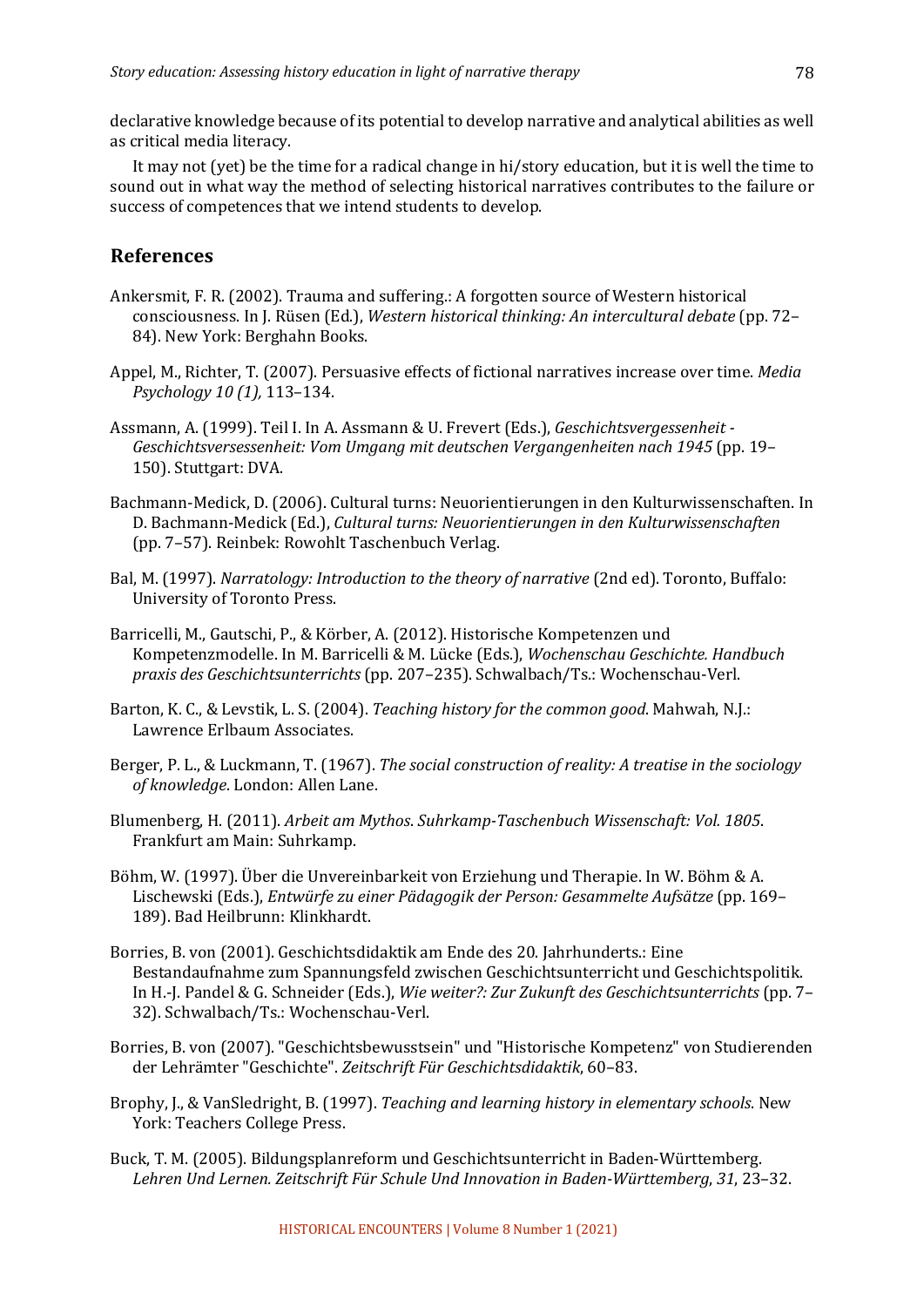- Carretero, M. (2013). Conceptual change and historical narratives about the nation: A theoretical and empirical approach. In S. Vosniadou (Ed.), *International handbook of research on conceptual change* (2nd ed., pp. 269–286). New York: Routledge.
- Carretero, M., Asensio, M., & Rodríguez Moneo, M. (Eds.) (2012). *International review of history* education. *History education and the construction of national identities*. Charlotte, NC: Information Age. https://doi.org/10.4324/9780203154472-22
- Caruth, C. (2011). Trauma als historische Erfahrung: Die Vergangenheit einholen. In U. Baer (Ed.), *Edition Suhrkamp Standpunkte: Vol. 2141.* "Niemand zeugt für den Zeugen": *Erinnerungskultur und historische Verantwortung nach der Shoah* (3rd ed., pp. 84–98). Frankfurt am Main: Suhrkamp.
- Counsell, C. (2000). Historical knowledge and historical skills: The distracting dichotomy. In J. Arthur & R. Phillips (Eds.), *Issues in subject teaching series. Issues in history teaching* (pp. 54– 71). London & New York: Routledge. https://doi.org/10.4324/9780203024041-12
- Dehne, B. (2006): Schülerorientierung. In Mayer, U. et al. (Eds.) (2006): *Wörterbuch Geschichtsdidaktik* (159–160). Schwalbach/Ts.: Wochenschau.
- Demantowsky, M. (2016). Jenseits des Kompetenzdiskurs. In S. Handro & B. Schönemann (Eds.) *Aus der Geschichte lernen? Weiße Flecken der Kompetenzdebatte*. Berlin: LIT.
- Dickinson, E., & Franklin, R. W. (1998). *The Poems of Emily Dickinson* (Bd. 1): Belknap Press of Harvard University Press.
- Erich Fromm (1941): *Die Furcht vor der Freiheit*. München.
- Gadinger, F., Jarzebski, F., & Yildiz, S. (2014). Politische narrative: Konturen einer politikwissenschaftlichen Erzähltheorie. In F. Gadinger, F. Jarzebski, & S. Yildiz (Eds.), *Politische Narrative: Konzepte - Analysen - Forschungspraxis* (pp. 3–38). Wiesbaden: Springer VS. https://doi.org/10.1007/978-3-658-02581-6\_1
- Garske, L. F., & Müller, L. (2014). *Die Geschichte sichtbar machen. Kontrastive Schulbuchanalyse und die Grenzen der Narration.* In F. F. K. Berner (Ed.), Sichtbares und Unsichtbares (pp. 135– 156). Frankfurt am Main.
- Garske, L. F. (2015). Geschichtsbilder sehen: Narrative Formen als Gegenstand des Lernens mit Geschichten. *Bildungsforschung*, 12(1), 12-33. Retrieved from https://www.pedocs.de/volltexte/2016/12391/pdf/BF\_2015\_1\_Garske\_Geschichtsbilder\_se hen.pdf
- Garske, L.-F. (2017a). *Challenging substantive knowledge in educational media*. Journal of Educational Media, Memory, and Society, 9(2), 110-128. https://doi.org/10.3167/jemms.2017.090206
- Garske, L.-F. (2017b). Zwischen Historischem Denken und Basiswissen.: Der Streit um das Berlin-*Brandenburgische Kerncurriculum als Debatte um das Grundverständnis des Geschichtsunterrichts*. Zeitschrift Für Didaktik Der Gesellschaftswissenschaften, 8(1), 119– 131.
- Gerrig, R. J. (1993). *Experiencing narrative worlds: On the psychological activities of reading*. New Haven: Yale University Press.
- Gottschall, J. (2012). *The storytelling animal: How stories make us human*. Boston: Houghton Mifflin Harcourt.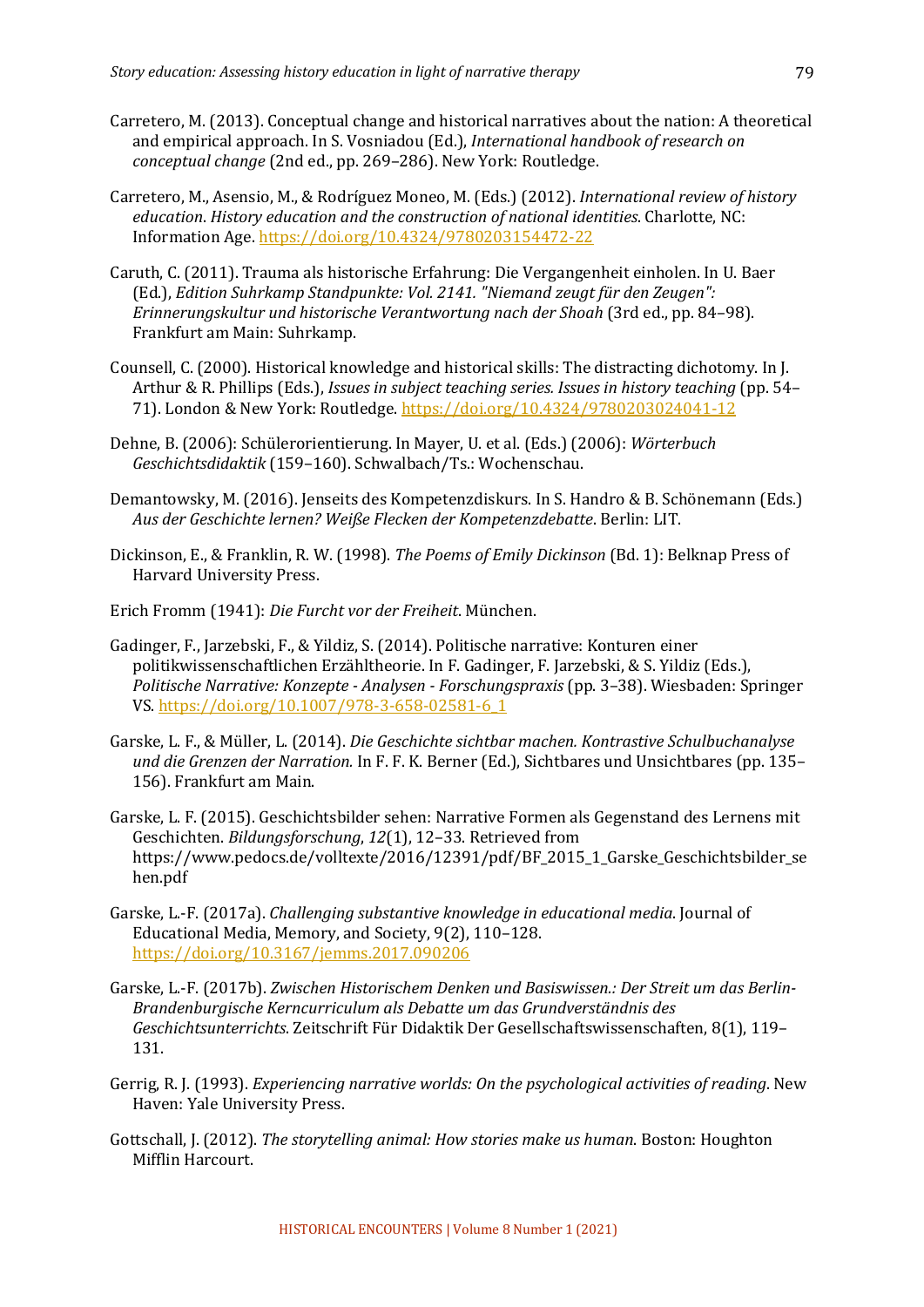Grawe, K. (2004). *Neuropsychotherapie*. Göttingen: Hogrefe.

- Green, M. C., & Brock, T. C. (2000). The role of transportation in the persuasiveness of public narratives. *Journal of Personality and Social Psychology*, 79(5), 701-721. https://doi.org/10.1037/0022-3514.79.5.701
- Hammack, P. L. (2011). *Narrative and the politics of identity: The cultural psychology of Israeli* and Palestinian youth. New York: Oxford University Press.
- Hasberg, W. (2013). Jutta oder Johanna oder wer macht hier Geschichte(n)?: Grundlegende Bemerkungen zur Narrativität historischen Lernens. Zeitschrift Für Didaktik Der *Gesellschaftswissenschaften*, *4*(2), 55–82.
- Holt, T. C., & Wolf, D. (1995). *Thinking historically: Narrative, imagination, and understanding.* The Thinking series. New York: College Entrance Examination Board.
- Hörmann, G. (1988). Erziehung, Bildung, Therapie. *Musik-, Tanz- Und Kunsttherapie*, *1*, 87–92.
- Hyland, T. (2011). Education and therapy. In T. Hyland (Ed.), *Lifelong learning book series: Vol.* 17. Mindfulness and learning: Celebrating the affective dimension of education (pp. 11-23). Dordrecht: Springer. https://doi.org/10.1007/978-94-007-1911-8\_2
- Jennett, C., Cox, A. L., Cairns, P., Dhoparee, S., Epps, A., Tijs, T., & Walton, A. (2008). Measuring and defining the experience of immersion in games. *International Journal of Human-Computer Studies*, 66(9), 641-661. https://doi.org/10.1016/j.ijhcs.2008.04.004
- Knigge, V. (1988). *"Triviales" Geschichtsbewußtsein und verstehender Geschichtsunterricht*. *Geschichtsdidaktik Studien, Materialien: N.F., 3*. Pfaffenweiler: Centaurus-Verl.-Ges.
- Lee, P. (2009). History teaching and philosophy of history. *History and Theory*, 22(4), 21–31.
- Leinhardt, G., & Ravi, A. K. (2013). Changing historical conceptions of history. In S. Vosniadou (Ed.), *International handbook of research on conceptual change* (2nd ed., pp. 328–343). New York: Routledge. https://doi.org/10.4324/9780203154472-21
- Lévesque, S. (2009). *Thinking historically: Educating students for the twenty-first century* (Reprinted in paperback). Toronto: University of Toronto Press.
- Ludewig, K. (1989). Therapie oder Erziehung Widerpruch oder Ergänzung? In W. Rotthaus & H. von Foerster (Eds.), *Therapie in der Kinder- und Jugendpsychiatrie: Vol. 5. Erziehung und Therapie in systemischer Sicht* (2nd ed., pp. 90-100). Dortmund: Verl. Modernes Lernen.
- Martens, M. (2009). Reconstructing historical understanding.: How students deal with historical accounts. In M. Martens, U. Hartmann, M. Sauer, & M. Hasselhorn (Eds.), *Interpersonal* understanding in historical context (pp. 115-136). Rotterdam: Sense. https://doi.org/10.1163/9789460910685\_008
- Mandell, N., & Malone, B. (2007). *Thinking like a historian: Rethinking history instruction: a framework to enhance and improve teaching and learning*. Wisconsin Historical Society Press.
- Neitzel, B., & Nohr, R. F. (2006). *Das Spiel mit dem Medium: Partizipation Immersion -*Interaktion ; [zur Teilhabe an den Medien von Kunst bis Computerspiel. Schriftenreihe der Gesellschaft für Medienwissenschaft: Vol. 14. Marburg: Schüren.
- Nusselder, A. (2014). Being more than yourself. Virtuality and human spirit. In M. Grimshaw (Ed.), The Oxford handbook of virtuality (pp. 71-85). Oxford: Oxford University Press. https://doi.org/10.1093/oxfordhb/9780199826162.013.042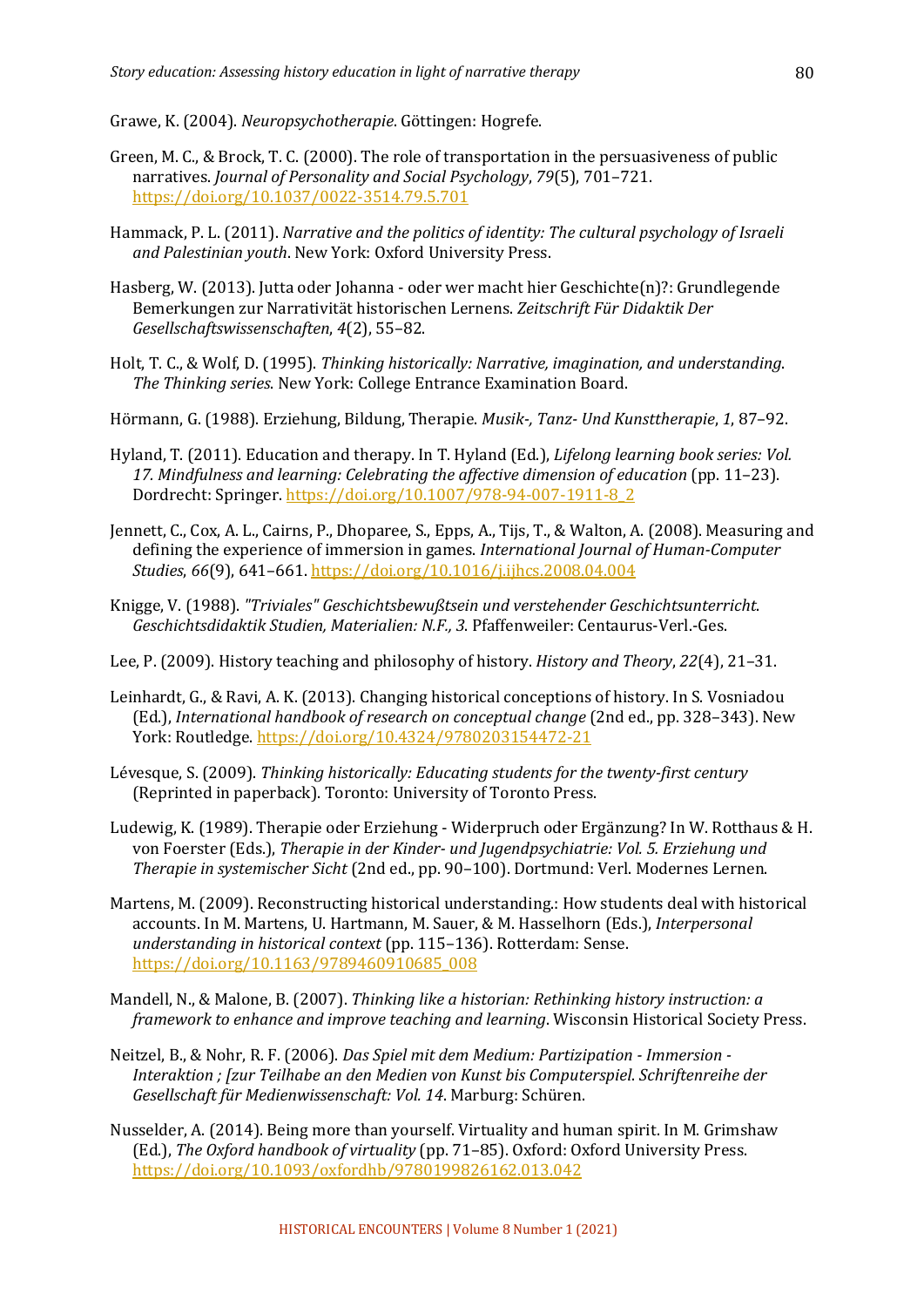Rabanus, C. (2010). Virtual Reality. In H. R. Sepp & L. Embree (Eds.), *Handbook of phenomenological aesthetics: Contributions to phenomenology* (Vol. 59, pp. 343–350). Dordrecht: Springer. https://doi.org/10.1007/978-90-481-2471-8\_68

Ricœur, P. (1991). Narrative identity. *Philosophy Today*, 35(1), 73-81.

- Roth, M. (2001). Trauma, repräsentation und historisches Bewusstsein. In J. Rüsen & J. Straub (Eds.), Suhrkamp-Taschenbuch Wissenschaft: Vol. 1403. Die dunkle Spur der Vergangenheit: Psychoanalytische Zugänge zum Geschichtsbewußtsein (1st ed., pp. 153-173). Frankfurt am Main: Suhrkamp.
- Rüsen, J. (2001). Zerbrechende Zeit: Über den Sinn der Geschichte. Köln: Böhlau.
- Ryan, M.-L. (2001). *Narrative as virtual reality: Immersion and interactivity in literature and electronic media. Parallax.* Baltimore: Johns Hopkins University Press.
- Schenk, T. (2007). Der Zug ist abgefahren...: Konzeption und Zwischenergebnisse einer Untersuchung zu geschichtlichen Interessen und historischen Vorstellungen von Schülern im Primar- und Sekundarstufenbereich. *Zeitschrift Für Geschichtsdidaktik*, *6*, 166–196.
- Schön, B. (1989). *Therapie statt Erziehung?: Chancen und Probleme der Therapeutisierung pädagogischer und sozialer Arbeit*. Frankfurt/Main: VAS.
- Schönemann, B., Thünemann, H., & Zülsdorf-Kersting, M. (2011). Was können Abiturienten?: Zugleich ein Beitrag zur Debatte über Kompetenzen und Standards im Fach Geschichte (2. Aufl.). Geschichtskultur und historisches Lernen: Bd. 4. Berlin: Lit.
- Schulz-Hageleit, P. (1982). *Geschichte. Erfahren, gespielt, begriffen.* Braunschweig: Westermann.
- Seixas, P. (2017). A model of historical thinking. *Educational Philosophy and Theory*, 49(6), 593– 605. https://doi.org/10.1080/00131857.2015.1101363
- Seixas, P. & Morton T. (2013). *The big six: Historical thinking concepts*. Toronto: Nelson Education.
- Seixas, P., Stearns, P. N., & Wineburg, S. (Eds.) (2000). *Knowing, teaching, and learning history: National and international perspectives*. New York: New York Univ. Press.
- Strong, C. J., & North, K. H. (1996). *The magic of stories: Literature-based language intervention.* Eau Claire, Wis.: Thinking Publications.
- Tarragona, M. (2008). Postmodern/poststructuralist Therapy. In J. Lebow (Ed.), *Twenty-first century psychotherapies: Contemporary approaches to theory and practice* (pp. 167–205). Hoboken: John Wiley & Sons.
- Van Norden, J. (2013). Geschichte ist Narration. Zeitschrift Für Didaktik Der *Gesellschaftswissenschaften*. (2), 20–35.
- Weilnböck, H. (2005). Psychotrauma, narration in the media, and the literary public and the difficulties of becoming interdisciplinary. In *Meister* (Ed.) *Narratology beyond literary criticism* (pp. 239–264). https://doi.org/10.1515/9783110201840.239
- Weinberg, M. (1999). Trauma Geschichte, Gespenst, Literatur und Gedächtnis. In E. Bronfen, S. Weigel, & B. Erdle (Eds.), *Literatur - Kultur - Geschlecht Kleine Reihe: Vol. 14. Trauma:* Zwischen Psychoanalyse und kulturellem Deutungsmuster (pp. 171–206). Köln: Böhlau.